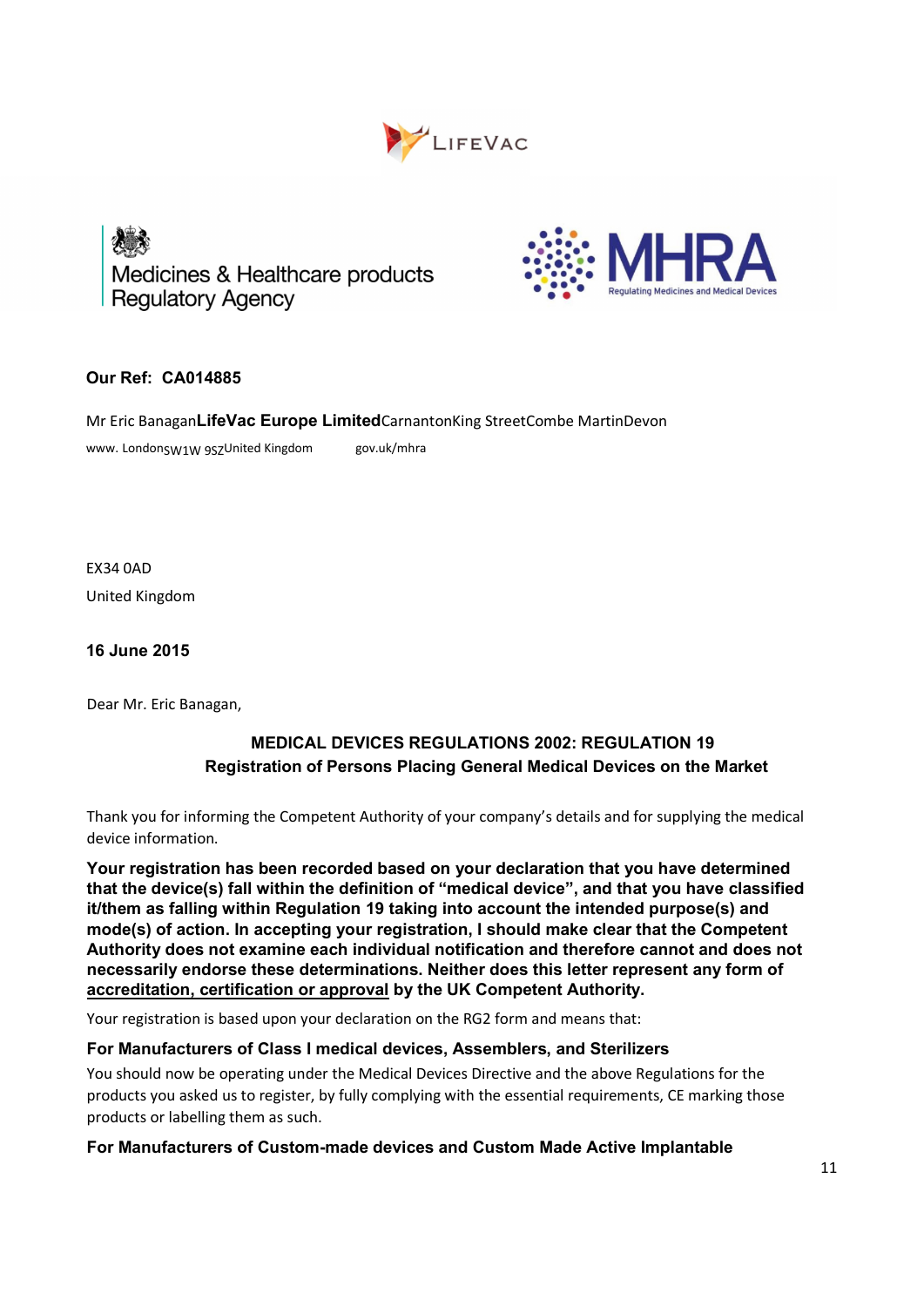

You should be ready to claim compliance with the Directive and Regulations and should be manufacturing custom-made devices in accordance with their requirements.

### If you stop placing devices on the market or if you are not complying with the Regulations you should inform us so that we can amend our records. You should be aware that it is an offence to place on the market CE marked devices that do not comply with the regulations.

The information you provided has been recorded against the reference number shown at the top of this letter, which we ask you to quote in all future correspondence and communications.

#### Please inform us of the following chargeable changes:

- the company information e.g. name and address
- additional generic groups of devices (not individual products within an existing generic group)

Please also use the Devices Online Registration Database (DORS) to tell us of the following changes e.g. removal/discontinuation of a device from your registration record, change of contact person, postcode, telephone number and/or email address, for which payment of our statutory fee does not apply. Though, you are required to provide these non-chargeable changes in writing we will not provide an updated letter of registration. As the updated information does not affect your regulatory obligations or the information published on our Public Access Registration Database (PARD).

Thank you for registering the following generic groups of devices:

#### Class I Devices: Airway Devices/Monitoring Equipment and Accessories

Custom Made Devices: None

Products Covered By Article 12: None

### Confidentiality

Please note that in accordance with Directive 2007/47/EC as of 21st March 2010 information on the registration of persons responsible for placing devices on the market will no longer be treated as confidential and the Competent Authority will provide third parties with information on the name and address of manufacturers and authorized representatives and their devices that have been registered. However the names of individuals, their telephone numbers and email addresses will remain confidential unless you have chosen to trade using personal details. This change only applies to medical devices and does not affect In Vitro Diagnostic devices registration, which remain confidentiality under Article 19 of the In Vitro Diagnostic Directive 98/79EC.